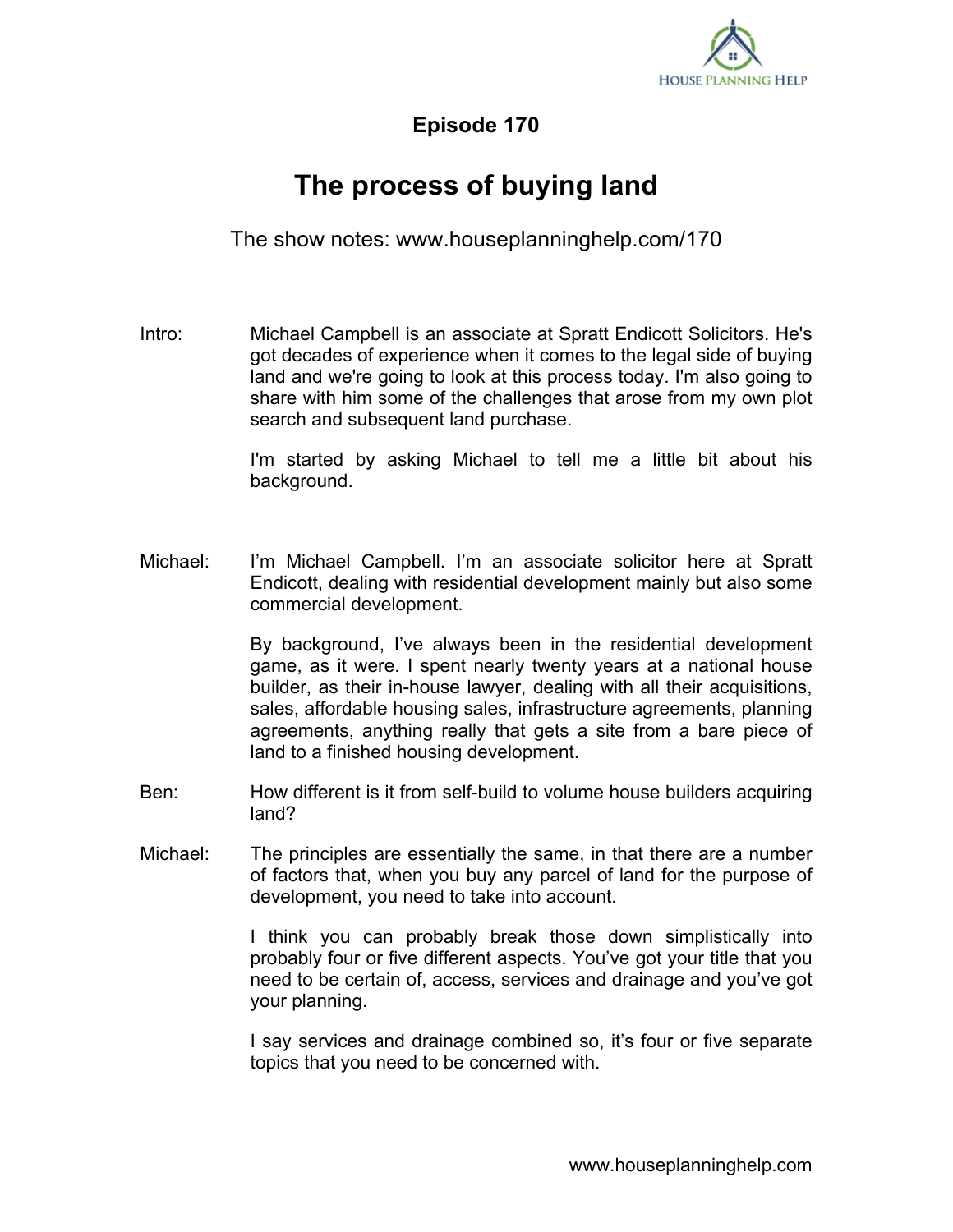

- Ben: When we're dealing with our solicitor, what are the actual legal steps that you're going through? This may have been what you just covered but I engage my solicitor, what happens next if this was a smooth purchase or land?
- Michael: Your solicitor would obtain the title, he would also put in hand searches.

I didn't really mention searches in the pre-amble there because they happen on any transaction. They will be things like your local search, drainage search, chancel repair search. They will be the things that he will carry out as a matter of course and if any issues arose in relation to those then you would either insure against an issue or if it was that drastic, you wouldn't be able to proceed with your purchase.

I think in terms of an additional search that he would carry out, particularly when you're buying a plot of land and it's where I mention the access point, you would carry out a highways search because you need to be certain that the adopted highway abuts the land that you're looking to acquire. There's no point having a lovely parcel of land that you're going to build a house on if you can't actually get to it.

So, that's one of the searches he would carry out and access is a very important aspect of any purchase.

It may not be quite as simple in terms of access as it abutting the highway. It may be that you're buying a piece of back land, maybe somebody's rear garden, something of that nature. Behind a farmhouse, whatever it might be. That's where the title comes into play because you need to be certain that the title allows the access to take you from the adopted highway to where you want to go.

It may be that within the title deeds, for example, there's a restriction that says the access that you've got can only be used for the purposes of one dwelling. Well, if it's already being used for a dwelling, using it for your additional dwelling that you're about to build would actually be a breach of a covenant that exists on a title, something that you're either able to insure against or could be something that means you can't proceed with the purchase of the parcel.

Ben: We had three titles that formed our overall piece of land. That obviously is a little bit confusing to start with. Now, one of them was a different band to the absolute. I believe that's what you want, isn't it? A title possessory.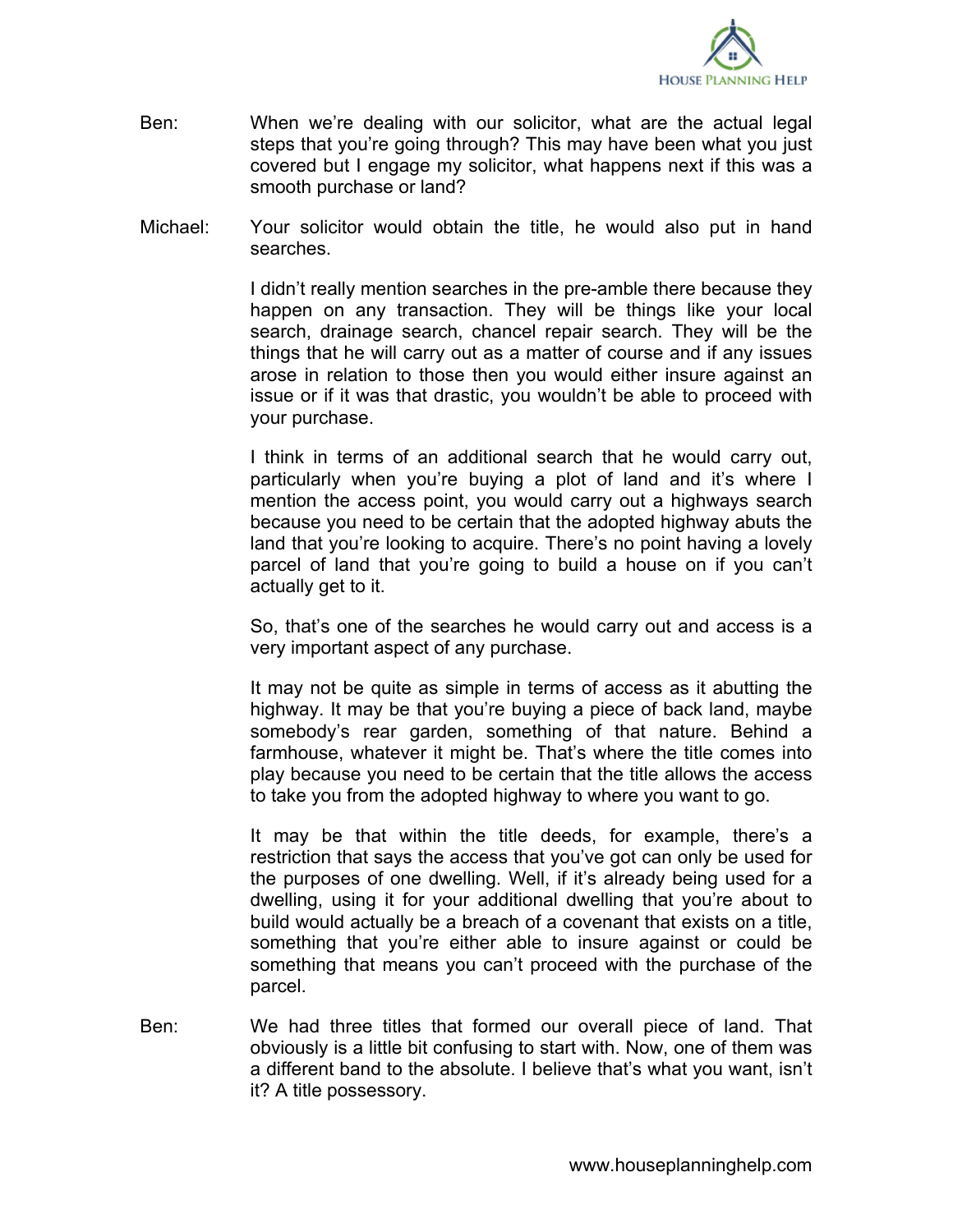

Michael: Yes. The best class of title that you can have is absolute title. With possessory title, you always run the risk that someone with a better title than you will be able to come along and claim the title to the land in place of yourself. Which, of course, if you're building on that particular parcel of land, could be a disastrous scenario.

> You would normally back-up your possessory title with an insurance policy so that if in that scenario, insurance would either cover compensation to the person who's been 'dispossessed' of their land or alternatively would be paying you back the costs that you've incurred in purchasing and whatever development you may have carried out at that point on the land.

- Ben: How do things become possessory? I can't quite understand it. Do deeds just go missing? The deeds check in to the Land Registry. Have I got that right?
- Michael: They do, but they only check in once there's been a transfer of land. That became compulsory in 1987 in England. But there are still large areas of land which have never changed hands in the last thirty, forty, fifty years and are still unregistered.

If title deeds get lost but somebody believes they own a parcel of land, they will submit their statutory declaration to say 'I've always used this piece of land' and at that point, it becomes registered with possessory title.

- Ben: And the title can change after a period of twelve years?
- Michael: Yes. You can apply for it to be then upgraded to absolute title on the basis that nobody has made any claim better than your claim to be the owner of that parcel of land.
- Ben: Are there any other titles that we should know about?
- Michael: There are no other titles to know about but in terms of your title, when you're buying a piece of land, you want to be certain that the title doesn't have any rights or covenants on it which would affect your ability to build the development that you're looking to build.

Taking the point I made earlier about buying a piece of somebody else's garden, for example, to build another house, again if the title was to state that no more than one dwelling can be built then obviously, your second dwelling is in breach of that covenant.

In those circumstances, again you'd be looking to obtain insurance to cover off that potential risk.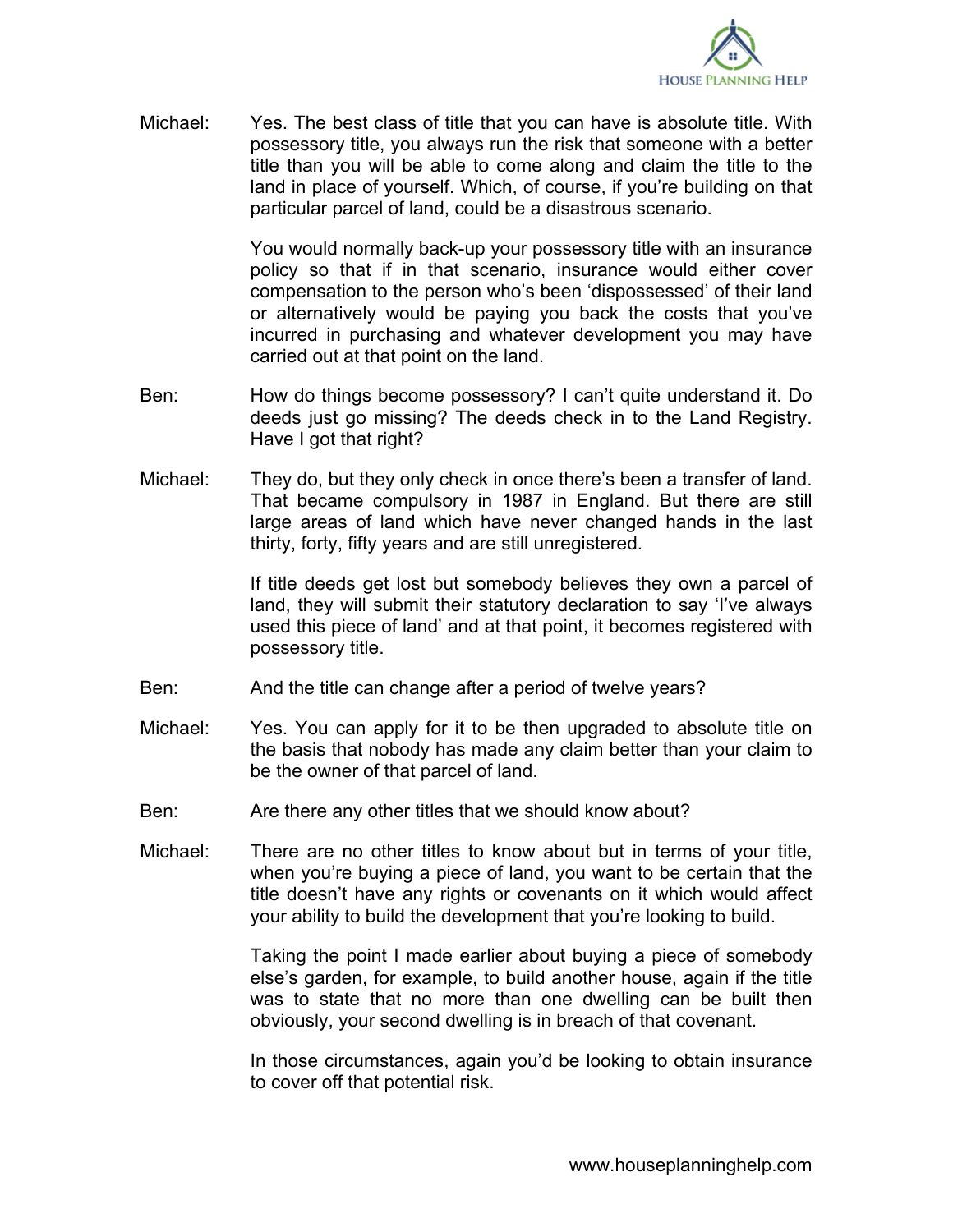

- Ben: In terms of insurance then, is it easy to obtain? They've got to manage against their risk, haven't they?
- Michael: Yes, it's relatively easy to obtain. You can't always obtain it but generally speaking, you can obtain insurance.

What an insurer is most likely to do in those circumstances is ... you're looking presumably to buy this parcel of land, get planning and build a house on it. They will often do their insurance on a subject to planning basis i.e., they're saying if you go through the whole planning process, you get planning permission and no-one has come forward to claim that you can't build your house because of the covenant, then they will give you insurance based on the quote that they've given you, which is based on a value.

Like all insurance, it's based on a value. A Ferrari is more expensive than a Mini to insure. It's the same principle with a house. The bigger the house, the greater the risk, the greater the insurance.

- Ben: Can we rewind back to the searches that we talked about early on? When we received the searches back, it was almost a little bit confusing that they were saying 'nothing's come up as far as we're aware but we can't say any more than that.' Is that quite common, that they're saying 'well, it's a sort of tick but I'm not going to put my word on it'?
- Michael: Well, the searches are on the property that you're acquiring. It's not telling you something that might occur a hundred yards away, for example. It is purely related to the property. As long as that is clear, then you should be happy with that.

If you want to know more, then you make further investigations of the local authority.

 Ben: I'm going to bring up a few examples of things that have happened as we went and tried to appraise various different pieces of land. It'll be interesting to get your comments.

> On one, we were very close to buying it until we found out about this uplift of value. So, let's say it was a garden plot. We thought we'd done our due diligence and really knew what we were getting ourselves into. Is it called overage?

Michael: Yes. Overage occurs where somebody who sold the land that you were seeking to develop on had, in the past, recognised that there was a potential for development in the future and therefore requires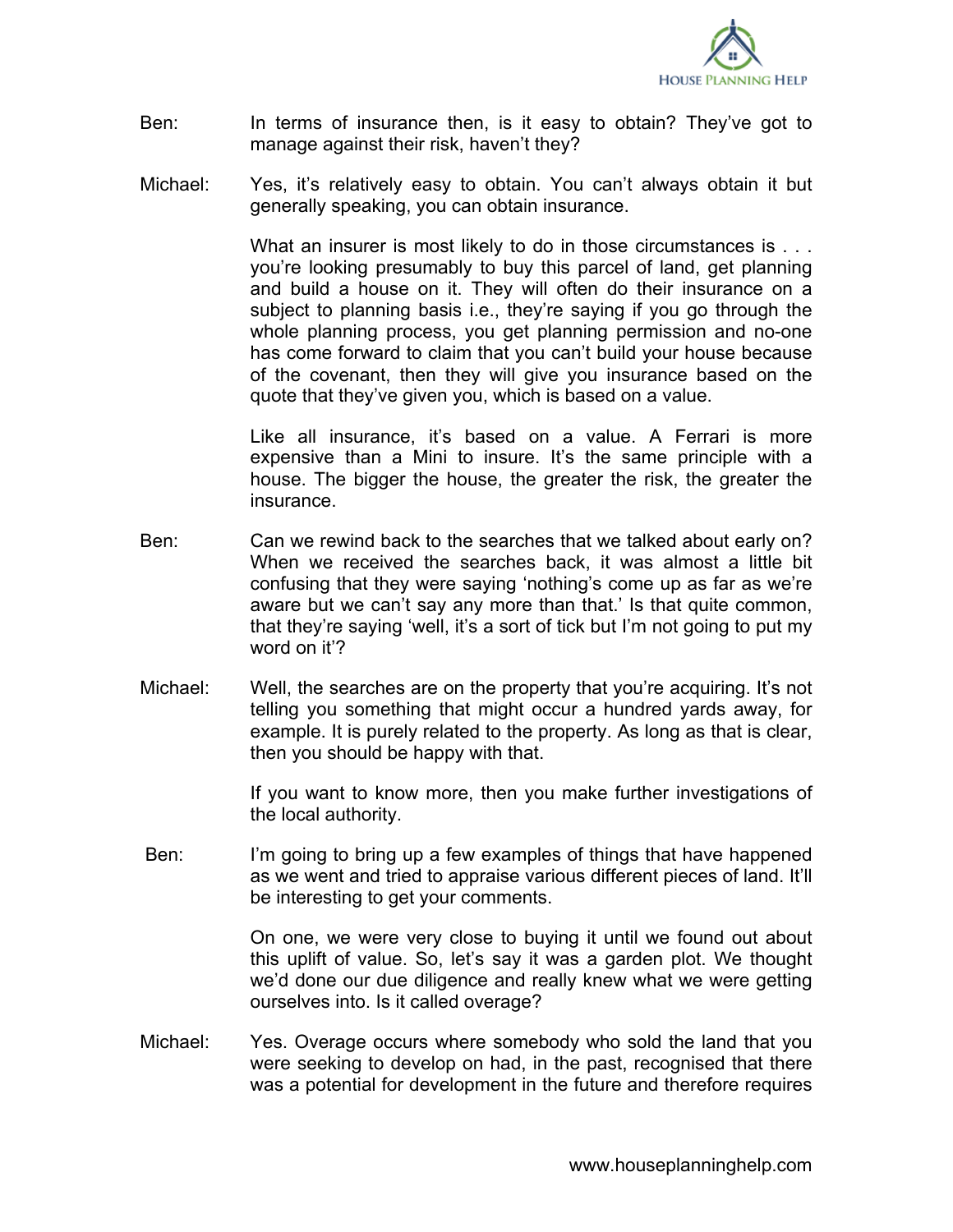

an uplift in the value of that land once it has got planning permission for that development.

If you take an agricultural value, that might be worth six, eight thousand, something like that, an acre. But with planning permission for residential development, it's suddenly worth twohundred-thousand, five-hundred-thousand, a million, depending on how large the parcel of land it.

- Ben: This one was quite interesting because it actually wasn't the existing owner. It was the people beforehand. So, it would just go on and on?
- Michael: No. It will be a previous owner who would have sold the land to the existing owner but he would have recognised at the time he was selling it, that there was potential for either the new owner or an owner in the future to get planning gain in respect of that parcel of land by getting planning permission for something other than its agricultural use. That is not unusual.

The overage could be put on for ten years, twenty years, fifty years even. There's no limit on how long the overage can last for.

- Ben: There's always a trail back? Fifty years is a long time.
- Michael: Well, the trail is there because there is a restriction put on the title by that initial owner that alerts anybody who is about to purchase the property that their consent is essentially needed to that sale taking place by way of a payment being made to them or their successors in title, as the case may be at that appropriate time.
- Ben: Another piece of land was a very odd one that actually turned out to be a leasehold. The leasehold was about twenty-five, thirty years long.

I think this was probably a very unusual case because it dated back five-hundred years or something along those lines, and the whole village operated like that. We steered clear of it but would there be any sense at all of going into that?

- Michael: If there's only twenty-five years to run then not really because you wouldn't get a mortgage on it.
- Ben: You probably could've got quite a good deal. It was an acre plot in a nice village but it's about the sale afterwards, isn't it?
- Michael: Of course. It's about resale. You might be buying it for a pound but if you're going to spend a hundred-thousand, two-hundred-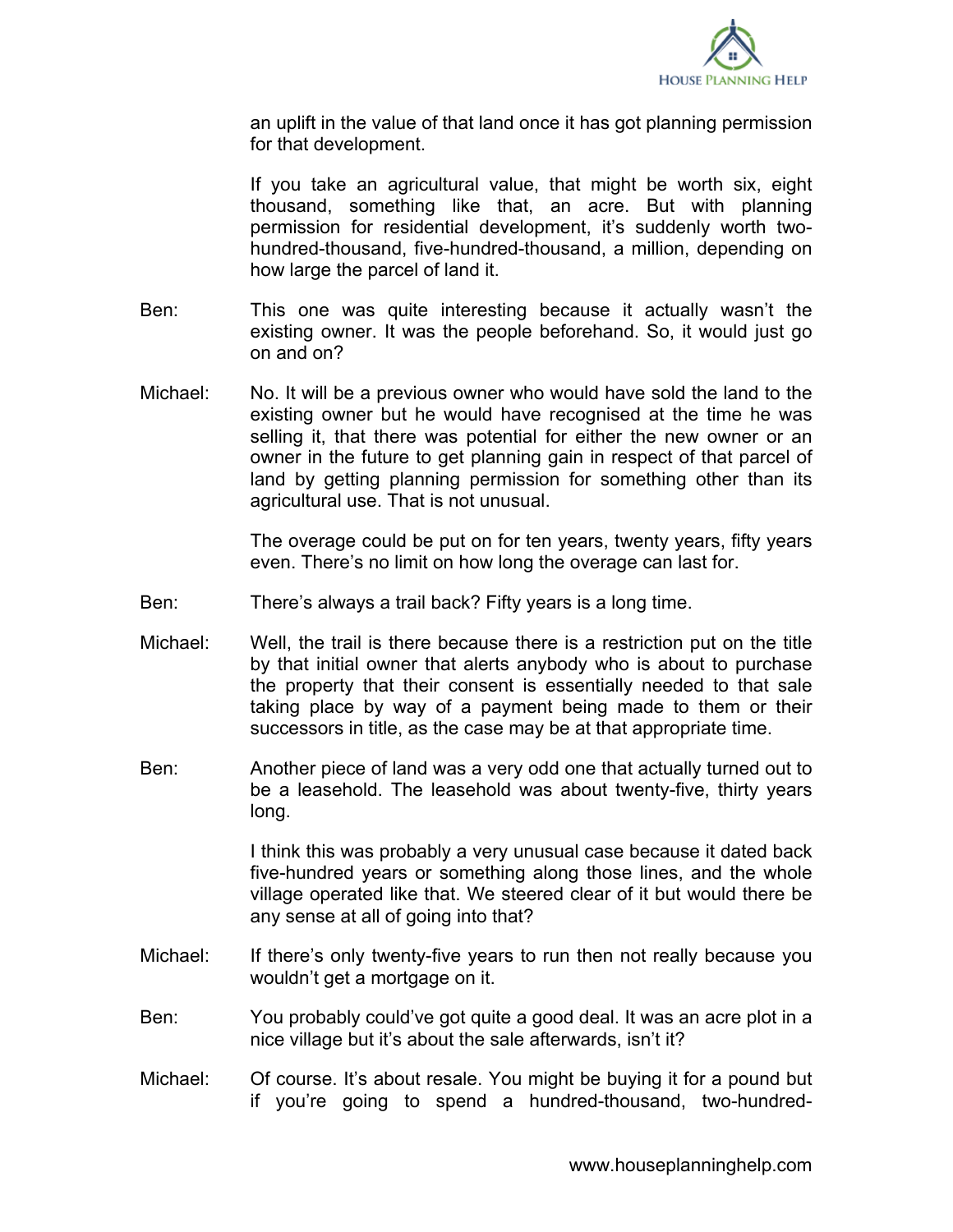

thousand, whatever, building a house, looking after that house for the next twenty-five years, only for it to not be yours in twenty-five years' time, then is that really a gamble worth taking? There's no resale value in it.

- Ben: This was something that actually came about during Henry VIII's era and had this five-hundred year leasehold on it. So, what would happen when that expires, if a lot of these people are in that boat?
- Michael: If it's Henry VIII, it will go back to the Crown.
- Ben: Fascinating.

We talked a little bit about covenants earlier. Are there any other common case covenants that you might encounter?

Michael: If you're talking about purchasing a plot for the purposes of development, the most common you'll come across is whether you can build more than one dwelling.

> The other one that you may come across is a covenant which requires your plans and drawings to be approved by a previous owner or indeed, the current owner, as to whether you can build what you're looking to build.

> It may even be that the person that you're buying the parcel of land off wants to be able to approve your plans and drawings because if he's going to be living next door, he might not want you building something which he doesn't consider to be in keeping with his own property and his aspirations.

- Ben: Easements?
- Michael: Easements are a different thing. Easements take many forms but the most common are going to be either easements for services running across the site or potentially an easement for a right of way or a footpath.

The local search will have thrown up whether there are any public footpaths that run across the site but you also need to be careful that a footpath hasn't come about by what is known as prescription, which is twenty years' use, or there isn't something within the deeds that gives a certain group of people or area of people the right to walk across your parcel of land, particularly if it happens to be through your front door and out your back door.

So, you do need to be careful of that. Your solicitor should check the title to ensure that's not the case. Your own investigations when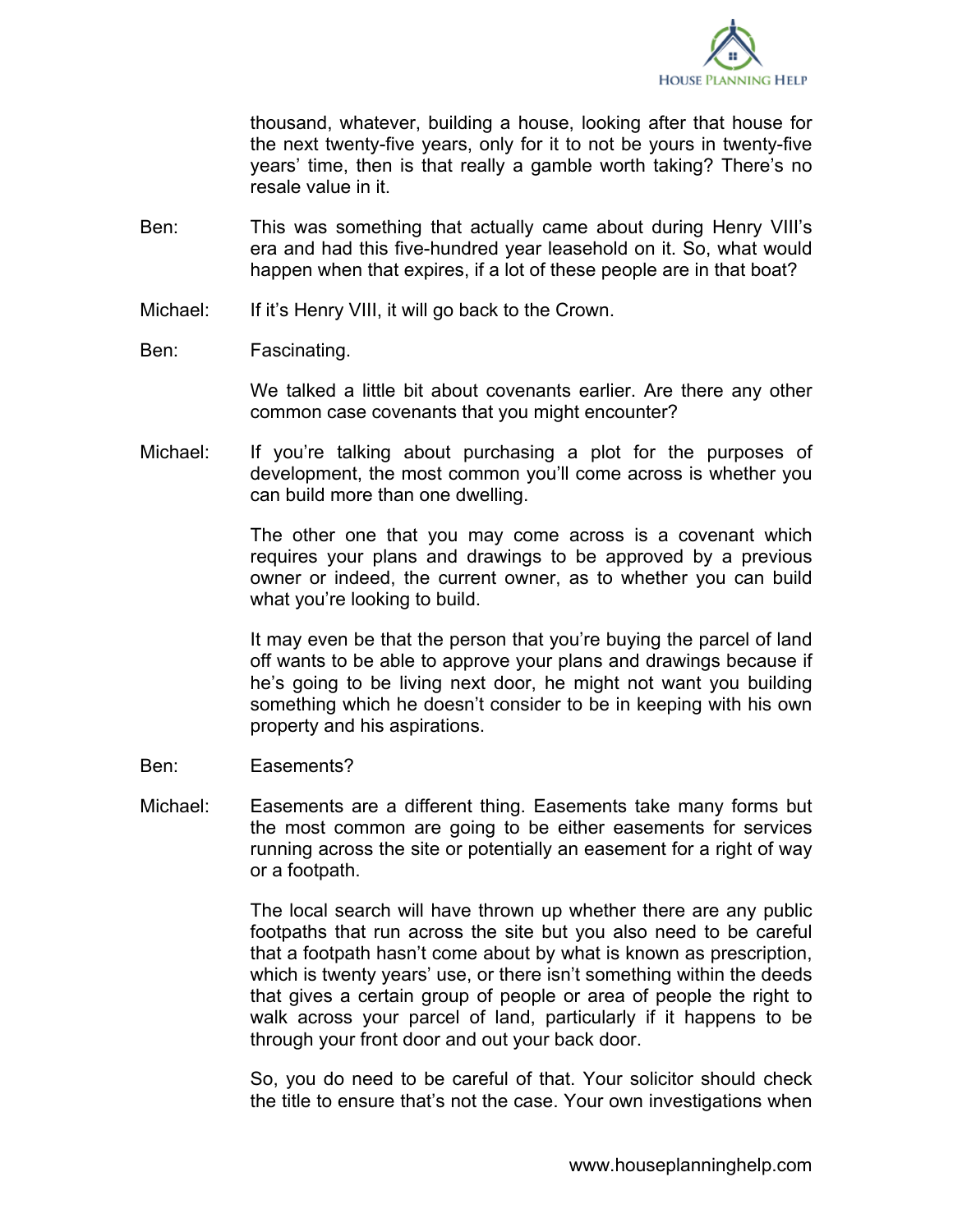

you're looking at the plot itself should be able to indicate to you whether you think there are any footpaths which cross the site and if there are, you would raise an appropriate enquiry of the current owner to say 'have people walked across it? Have you ever had to stop people walking across? What's the position generally with regard to that footpath?'

A clue sometimes is, on larger sites admittedly, is where people have put gates in their own back gardens which take them across your site to walk their dog or something of that nature.

So, footpaths and drainage easements are things you need to be concerned about. They should be noted on title but you would raise an enquiry in relation to whether there are any easements that arise which may not be noted.

- Ben: When I bought my piece of land, a lot of upfront work was trying to see have I got everything. And then when you hire the solicitor, it's almost clarification. Can you do all this work yourself to get prepared or is the solicitor just part of the process?
- Michael: It's part of the process, the solicitor. I think most people could pick up a title and see a covenant that says 'no more than one house', for example. You can do your own research to a limited extent. But taking your easement point, I think that's a little bit more complicated to understand as a layperson and also sometimes the nuances themselves of covenants. A covenant doesn't always mean what it appears to say.
- Ben: That's actually quite an interesting point as well and down to the terminology because often – and this is where you get involved I suppose – that one sentence can be read two ways.
- Michael: Yes, I think that's right. And you can read it but you do need the solicitor to either confirm that your interpretation is correct or actually say to you 'that's not the correct interpretation, you have to read it this way.'
- Ben: How much of what you used to do was in terms of looking at budget or at that point, had they said 'this is the piece of land that we want. Here's the budget' and then you start the process? Or is that all tied in with the planning and so on? Because it's all connected, isn't it?
- Michael: It is all connected. I think if you're going into this process, you need to understand how much your planning is going to cost.

You can work out your build costs. You will go to somebody or you'll have a pretty good idea of how much it's going to cost you to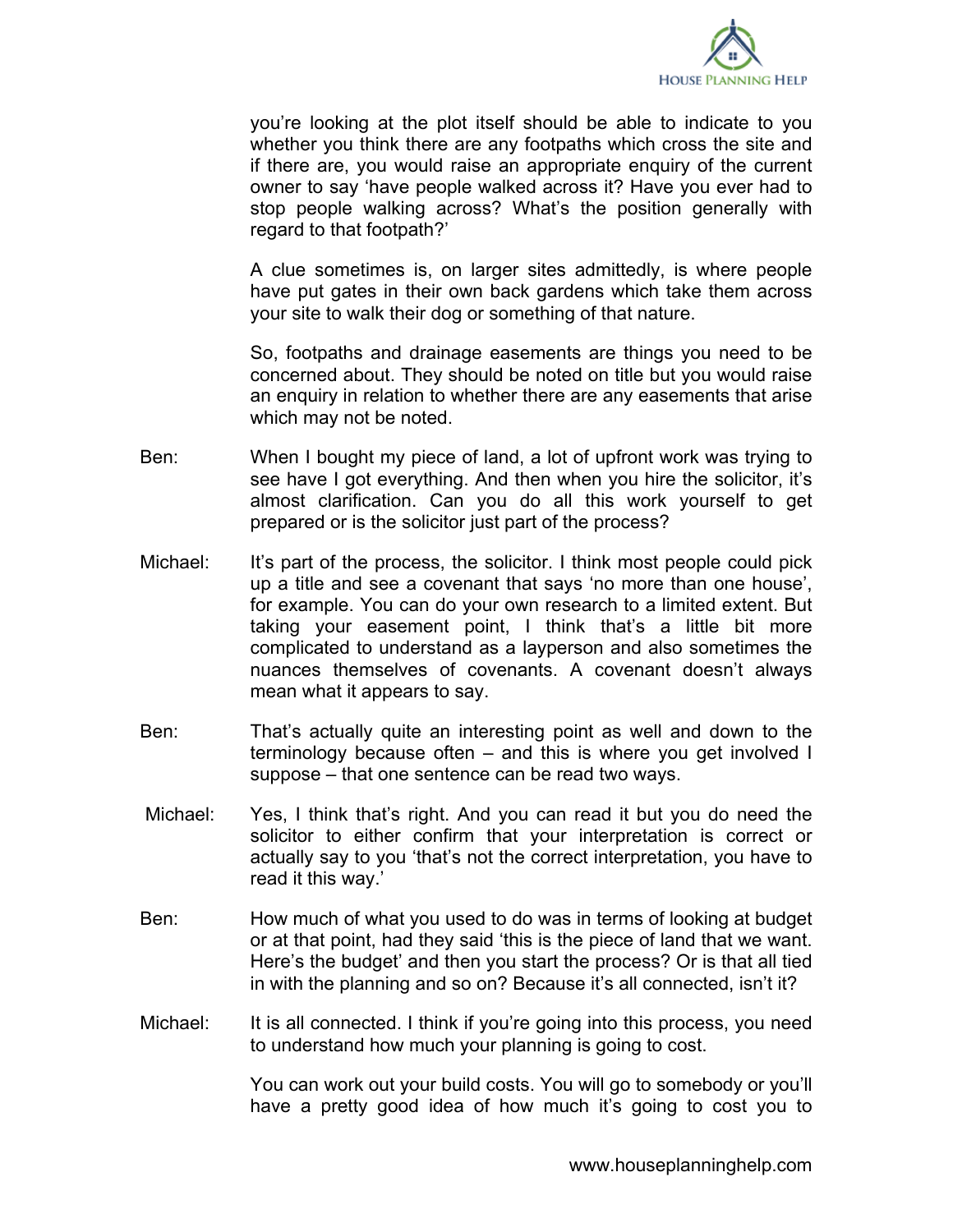

actually physically build the house itself. What people sometimes don't appreciate is how much the planning itself can cost them.

It's often not just a case of submitting a planning application and saying 'thanks very much' to the local authority. You often will need supporting documentations. For example, an ecology survey, perhaps a survey for contamination, ground investigations, all sorts of different surveys, depending on the nature of the site. And those are not cheap.

You could end up with a flood report or a noise report or a traffic impact assessment. Anything of that nature which the local authority may request as part of your application. It's that type of thing which can boost the costs.

Ben: Are there any other challenges, stories or things that might come our way when buying land?

> For me, I've experienced a lot of these through land that I haven't bought and then the one that I have bought, I'm trying to think very carefully has it got everything I need, have we thought through this as well as we possibly can.

Michael: I think the basic process is always the same but no two parcels of land are the same. I think it'd be very difficult for me to say this will always happen or this will always happen.

> There is a process that will always occur and that process is you'll do your searches, check the planning, check the title, check the access, check the services et cetera, but there will be all types of things that might arise within that investigation which is different to the parcel next door. That's just how it is.

- Ben: When we get to the point of exchanging, maybe you could explain what that process is and why it's separated out from completion?
- Michael: The exchange is one of those things that has a sort of mystique around it.

An exchange is literally what it says. As part of the documentation, your solicitor will have put in front of you a contract which will say the seller's name, your name, the details of the property, the purchase price, it'll probably have at that point a blank completion date to be filled in, it'll say whether there's anything else included within the sale itself. You will sign that document and once you've signed it and the seller has signed it, in this particular scenario, then the solicitors will literally exchange those contracts.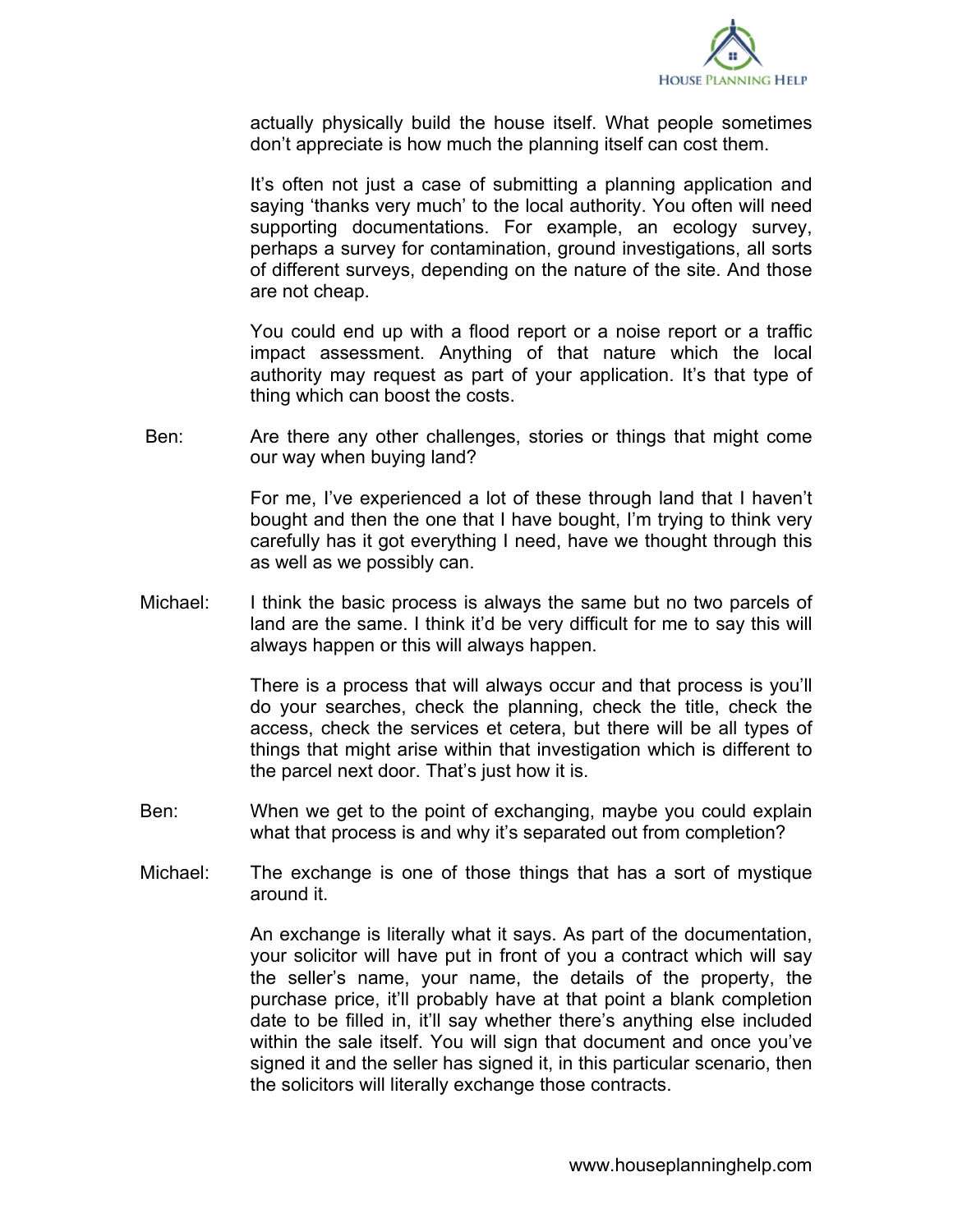

They will have a telephone conversation, they will agree that both parties are entering into the agreement, they will date the agreement, they will insert a completion date and then they will each send each other, the other's part of that agreement. Your part as the buyer will go to the seller's solicitor, the seller's part will come to the buyer's solicitor. That is effectively what an exchange is.

There may be a deposit that changes hand. Ninety-times out of a hundred, there probably is a deposit that changes hands. That will go across from the buyer to the seller at the same time.

Completion is the date when essentially, you move. So, at that point, taking a parcel of land, the seller will ensure that the land has got vacant possession. For example, it may be that the next-door neighbour has been grazing his horse or something like that. So, he will ensure that the land has got vacant possession, your solicitor will hand over your purchase monies for the balance of your purchase price and completion then takes place at that point.

- Ben: What would happen if something came adrift midway through that? Are there any penalties? Let's say you decide you don't want to go through with it but you've exchanged contracts. What happens then?
- Michael: Once you exchange contracts, you are contractually bound. So, if you wish to withdraw, unless the other party is agreeable to you withdrawing then compensation would be payable.

If the seller wants to withdraw – well, in fact both ways around you could do this – but you as the buyer would almost certainly apply for specific performance and try and force the seller to sell you the land on that basis through the courts.

It's quite a drastic step, clearly.

- Ben: It doesn't happen very often?
- Michael: It happens very rarely.
- Ben: What about timescales for this? Are there any times when you might be more inclined to hit a deadline? How does that work? I've seen some which seem to go on for ages and ages and others which need to be turned around in three weeks.
- Michael: It depends. To be honest, it's driven by the parties to the transaction. Often there will be a need whereby one person wants it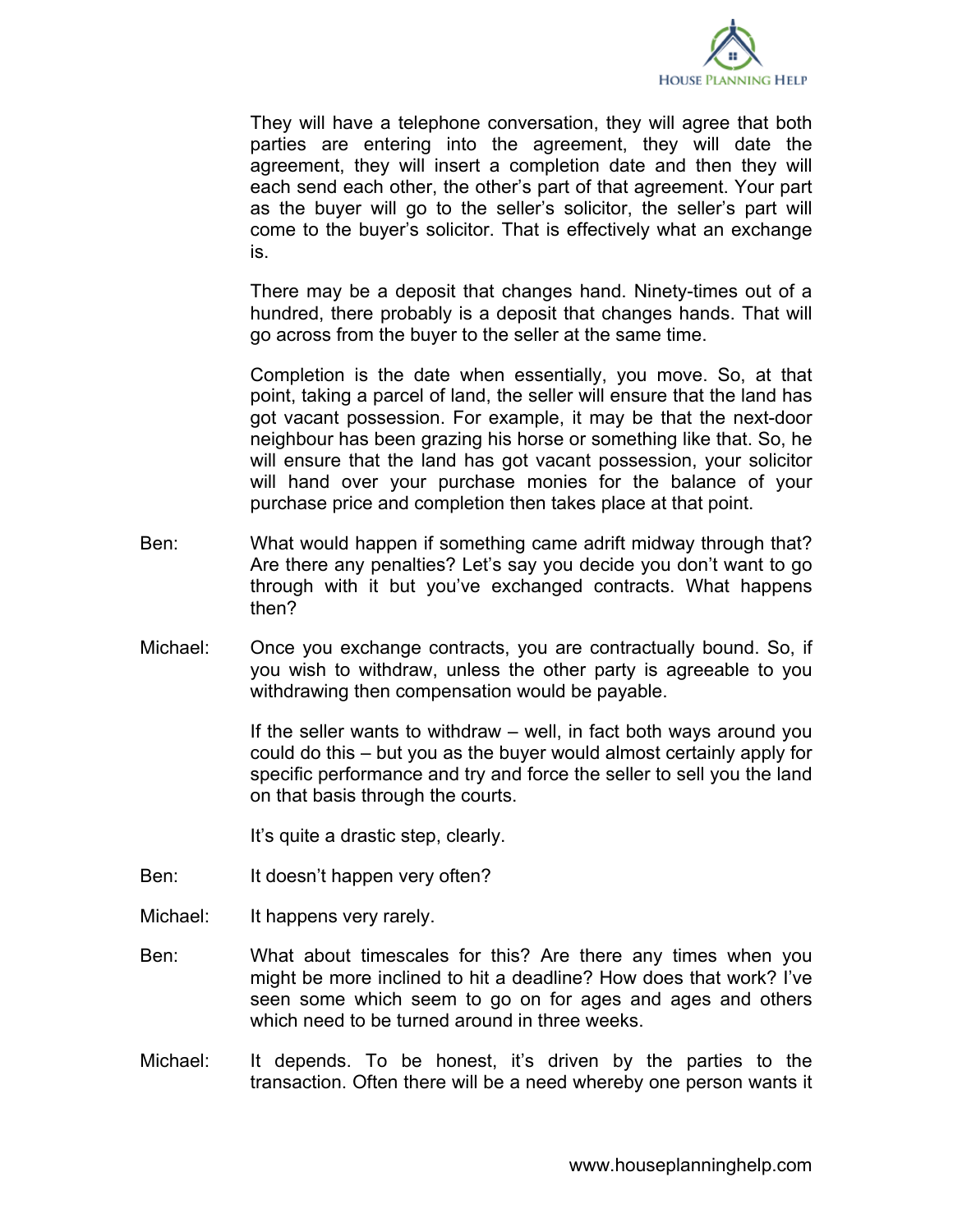

done in a particular timeframe and it will be done, as far as is possible, within that timeframe.

There's no set rule to how long it's supposed to take but there probably is an average. If you were to do this, you would probably say three months as an average time. Some will take longer, some will be quicker. It's a swings and roundabouts type of situation.

As I said, no two transactions are the same. You might think it's a nice, straightforward transaction but, for example, if something arises on title where you have to think about an insurance policy, that may take a bit of time to sort out to everybody's satisfaction.

- Ben: How often, when you're going through all of this legal work, and let's say your title example, something comes up that people then pull out?
- Michael: Probably relatively rarely.
- Ben: Most things you can solve?
- Michael: Yes. Generally, you can solve most things. If the parties want to solve them then they generally can be solved, yes.

Obviously, the one that might not be solvable is if you can only build one house and it's quite clear one of the adjoining neighbours who has the benefit of that covenant is going to complain. That may not be solvable.

- Ben: When we buy a piece of land, clearly, it's going to cost a bit of money. But on top of that, we've got stamp duty. Could you explain stamp duty and then any other costs that might be coming our way? We've got solicitors fees …
- Michael: You've got solicitors' fees; stamp duty land tax, which will be based on the value of the parcel of land; Land Registry fee which again is based on the value of the parcel of land; your search fees.

Different local authorities vary in their prices to an extent but you're probably looking on average somewhere between seven fifty and a thousand for your searches, when you carry those out, depending on what you want carried out. Some people, if they haven't got a mortgage, will say don't worry. Others will want the whole raft of searches. So, that depends but your solicitor can give you a breakdown of what they are before he undertakes them so, you can effectively pick and choose which ones you want to do.